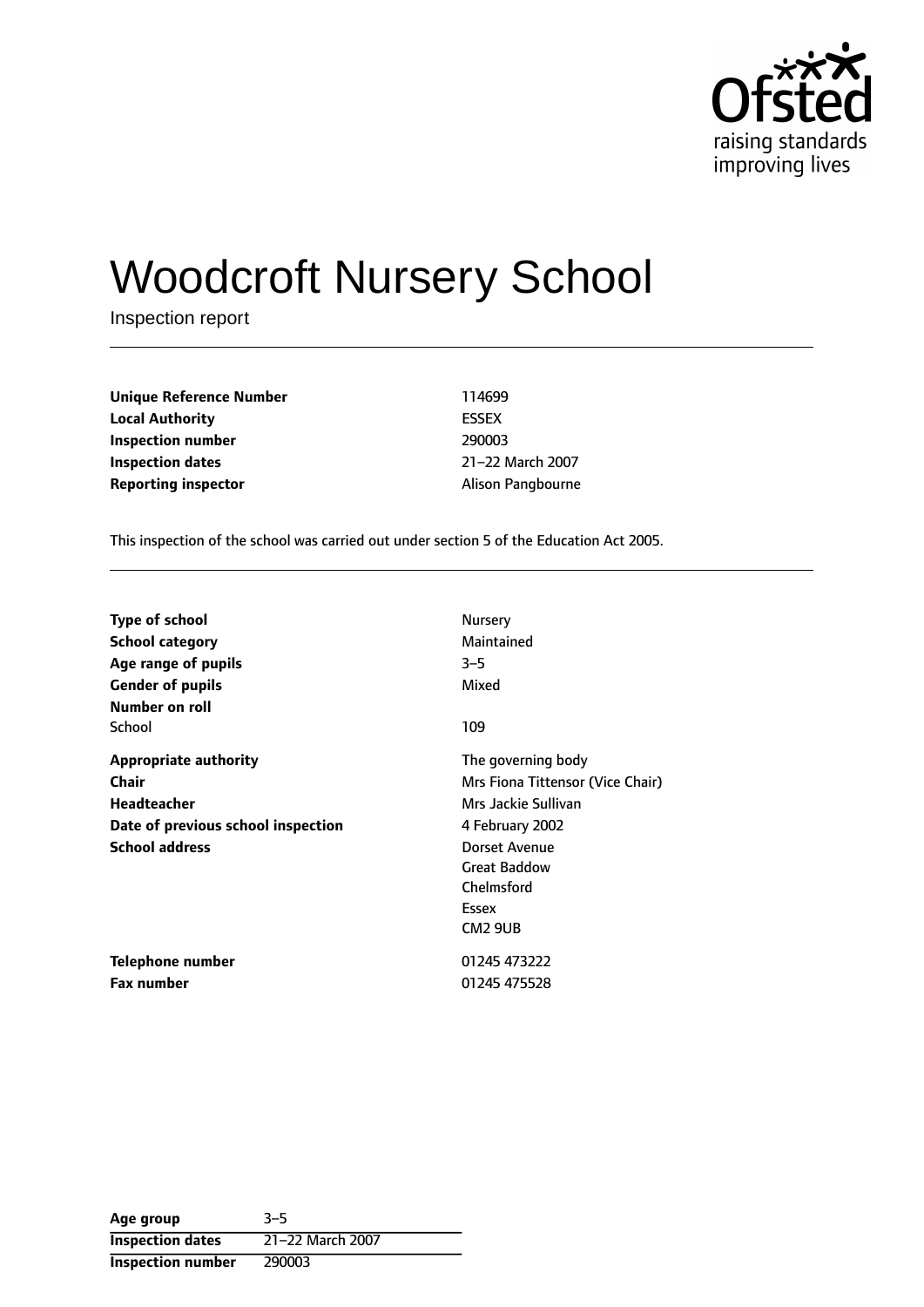.

© Crown copyright 2007

#### Website: www.ofsted.gov.uk

This document may be reproduced in whole or in part for non-commercial educational purposes, provided that the information quoted is reproduced without adaptation and the source and date of publication are stated.

Further copies of this report are obtainable from the school. Under the Education Act 2005, the school must provide a copy of this report free of charge to certain categories of people. A charge not exceeding the full cost of reproduction may be made for any other copies supplied.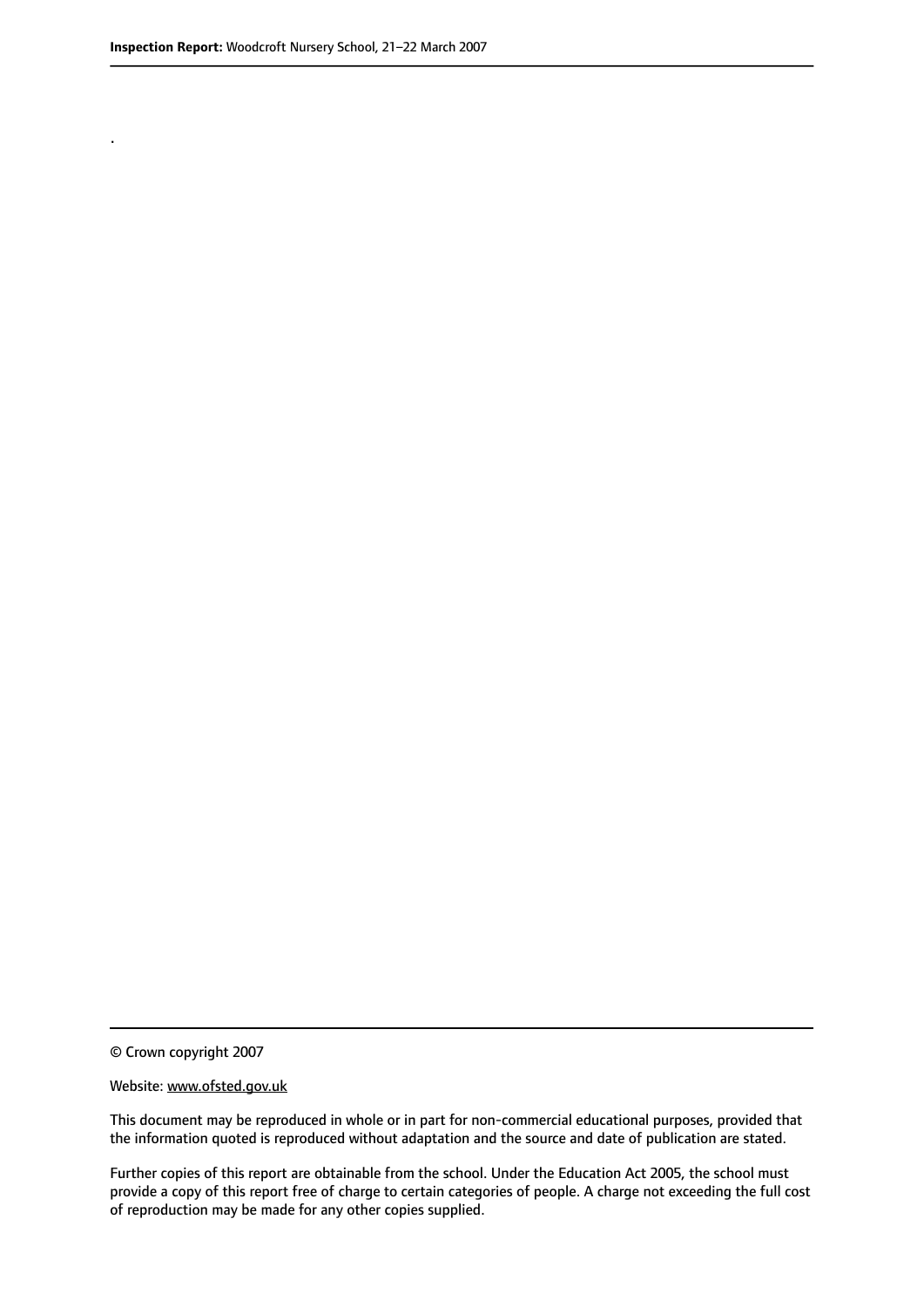### **Introduction**

The inspection was carried out by an Additional Inspector.

#### **Description of the school**

This is an average sized nursery school. It is one of two local authority nursery schools in Essex. Most of the children come from White British families and the others come from a range of minority ethnic backgrounds. A small minority speak English as an additional language. Over a third of the children have learning difficulties and disabilities. When children enter the nursery the variation in their attainment is wide but for most of the children it is below what is typical for their age, particularly in social and language development. The nursery school offers a family toddler group and a pre-nursery group for children aged between two and three years. At the time of the inspection, the nursery was undergoing extensive building works.

#### **Key for inspection grades**

| Grade 1 | Outstanding  |
|---------|--------------|
| Grade 2 | Good         |
| Grade 3 | Satisfactory |
| Grade 4 | Inadequate   |
|         |              |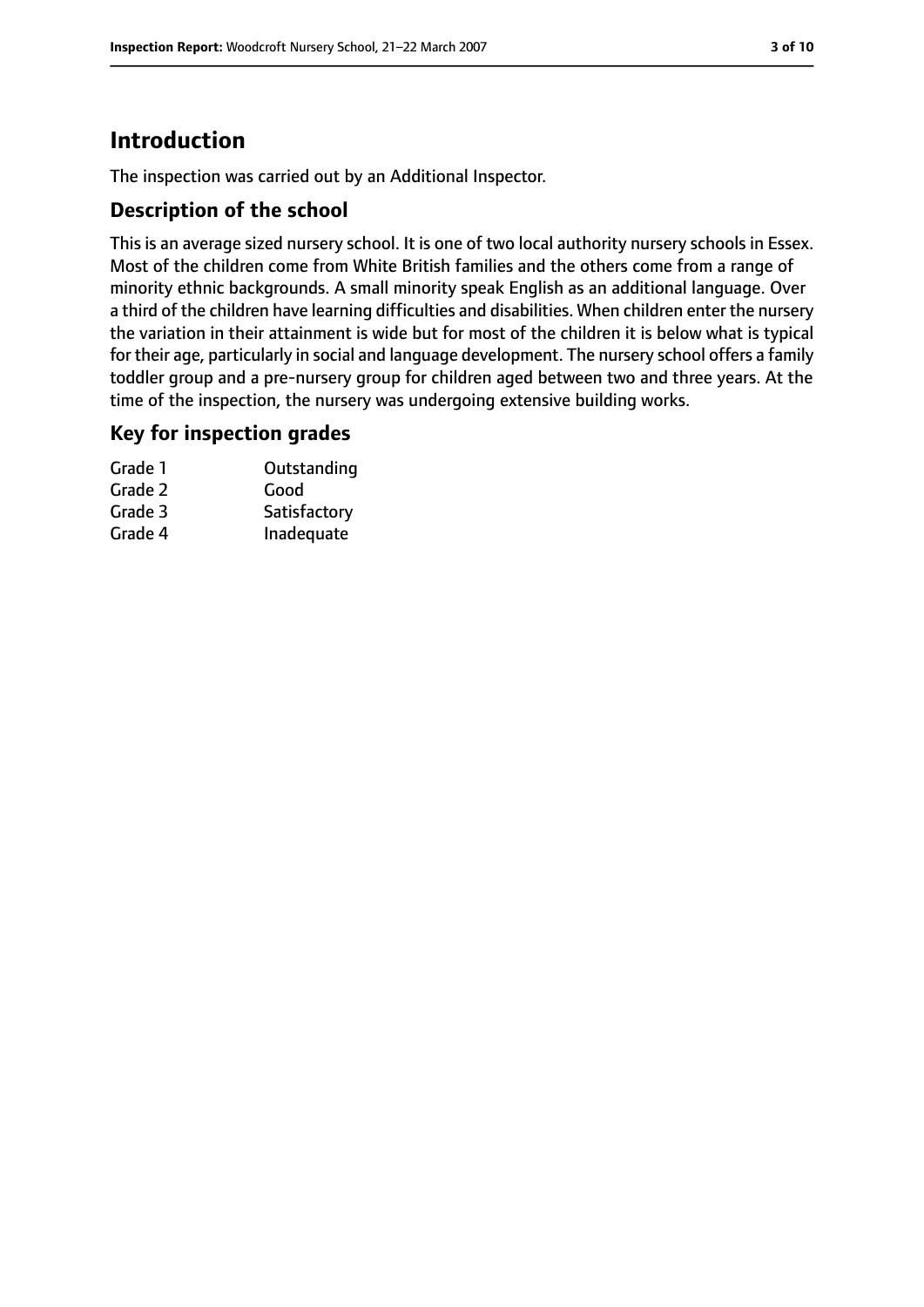### **Overall effectiveness of the school**

#### **Grade: 2**

This is a good nursery school. Parents are extremely positive about it. One wrote, 'My child could not possibly have had a better start to his school career.' The children love it too, rushing to come in at the beginning of sessions. One said, 'Let's see what we're doing this morning!' The book of children's views contains many examples of how much the children love their nursery.

Children's achievement is good. From a starting point that is below average for their age, they are on course to reach what is expected on entry to primary school, with higher attaining children exceeding this. They make good and sometimes very good progress because the quality of teaching is good and the imaginative curriculum with its exciting opportunities for outdoor play gives them a good start. Staff know the children very well, including those with learning difficulties and disabilities and those who speak English as an additional language, and match activities closely to their needs. Extremely thorough monitoring of how well each child is doing meansthat areasfor development are swiftly identified and activities are put in place to support them.

Children's personal development is outstanding. They become independent and enthusiastic learners who enjoy nursery enormously. They receive excellent care, support and guidance and this helps them do well. Their behaviour is exemplary. The outstanding emphasis on contributing to the community, such as singing to the residents of the local sheltered housing and raising funds for an unusually wide range of charities, gives them an excellent understanding that is unusual in such young children. Extremely effective partnerships with parents and with the many students who train or undertake research in the nursery, greatly benefit children'slearning.

The good leadership and management of the headteacher and the senior teacher are fundamental to the nursery's success. They maintain thorough and useful information about each individual child that clearly shows their progress through the school. The nursery is currently piloting several different ways of recording a whole school overview to demonstrate attainment on entry, attainment on exit and the value added by the nursery in between. At the moment it is difficult for the nursery to show exactly how much progress each year group has made, to compare it with other year groups or to monitor the achievement of different groups of children.

The headteacher is strongly committed to developing her staff. They have recently taken responsibility for areas of learning and their roles are currently being developed. They are gaining an improved understanding of the strengths and weaknessesin their areas and a deeper knowledge of them to enhance provision for the children. Governance is good. The headteacher and governors have an accurate view of how well the nursery is doing and work together well to bring about improvement. Their main priority is the completion of the building works as the school moves towards extending its provision, whilst ensuring that the impact is in keeping with the ethos of the nursery. Value for money is good. The quest for further improvement and the improvements that have taken place since the previous inspection show that the nursery has a good capacity to improve even further.

#### **What the school should do to improve further**

• Refine and improve the information kept about attainment and progress to give a clear whole-school overview of children's attainment on entry to nursery, where they have reached when they leave for primary school and how much progress they have made.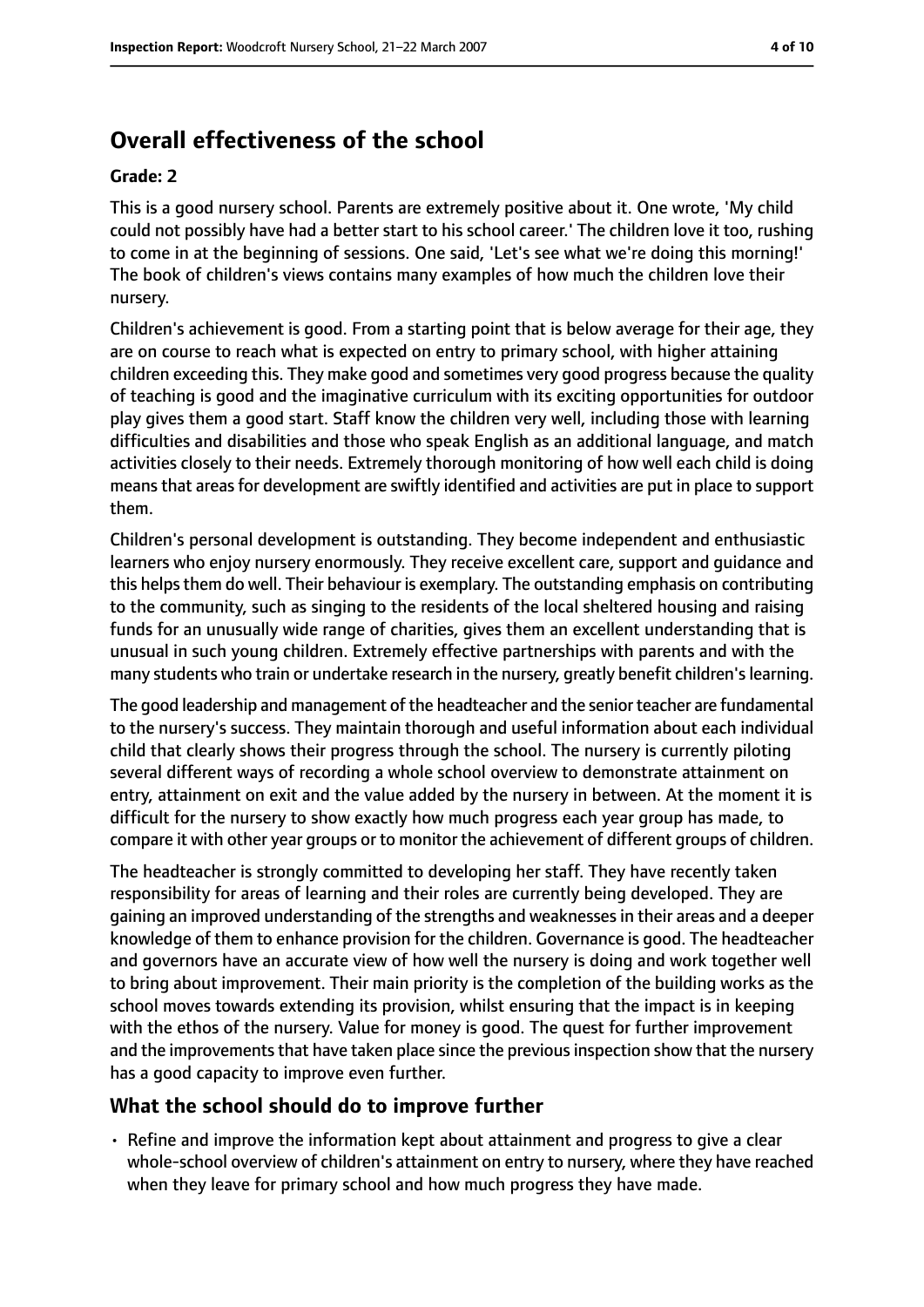$\cdot$  Develop the roles of staff with curricular management responsibilities so that they can identify strengths and areas for development.

### **Achievement and standards**

#### **Grade: 2**

Children make good and sometimes very good progress because the quality of teaching is good and the interesting curriculum encourages them to learn. Comprehensive individual records show that all children, including those with learning difficulties and disabilities and those who speak English as an additional language, achieve well. By the time children leave nursery most of them are on course to meet the early learning goals at the end of their first year in primary school, with higher attaining children exceeding them. They do particularly well in social and language development because the nursery places great emphasis on developing these skills.

### **Personal development and well-being**

#### **Grade: 1**

Children thoroughly enjoy nursery and their behaviour is excellent. Attendance is only satisfactory, mainly because not all parents wish their child to attend every day. The nursery does all it can to encourage regular attendance. A real strength is the excellent contribution that the children make to the community. They regularly visit the residents of the localsheltered housing to sing to them. In return a resident visits the nursery to play the piano for them. The children have also worked with members of the community to develop their 'story garden'. Healthy eating is encouraged and children develop their social skills effectively at 'snack time', passing fruit to each other and tidying away drinks. The children develop an excellent spiritual, moral, social and cultural awareness through the stimulating activities, such as learning about their own and other cultures. The good focus on developing early literacy, numeracy and computer skills, together with the emphasis on good manners, means that children have a good basis for their future lives.

### **Quality of provision**

#### **Teaching and learning**

#### **Grade: 2**

All adults work very closely as a team and the children respond very positively to the staff's high expectations. Adults use questions well to include all children and develop their learning. They make learning enjoyable and the children try to do their best. Where teaching is exceptionally strong, staff use very imaginative methods to captivate the children, such as wearing a wide array of hats and using dramatic effects to encourage them to sing. Good organisation means that children know the routines well and move confidently from room to room. However, during one observation children had to wait rather too long for their turn at an activity. Adults know each child extremely well. Several children are identified each week and all staff observe them closely. They formally discuss each child's progress and set targets for development. Consequently, tasks are very well matched to the needs of each child and this contributes positively to their good progress.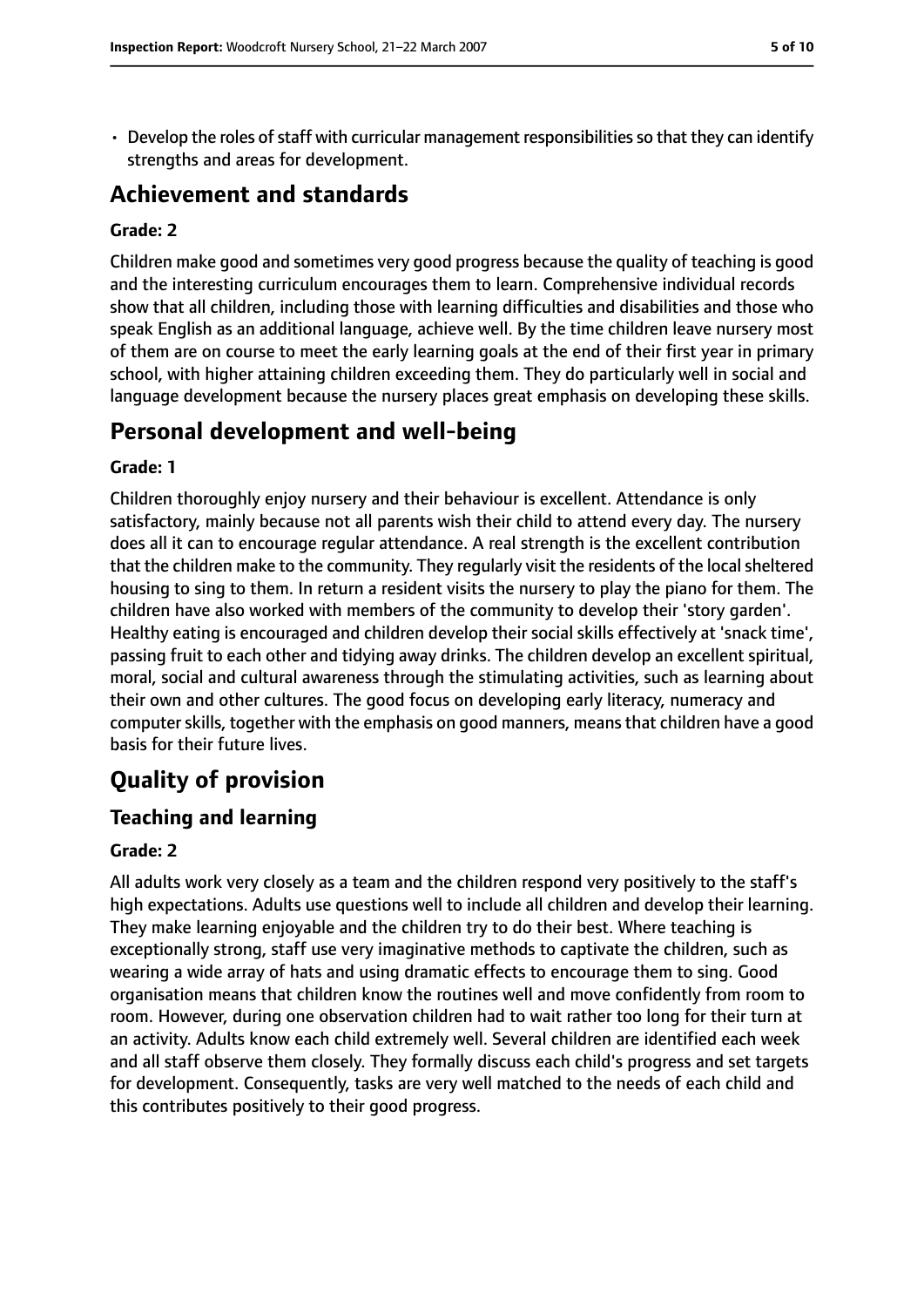#### **Curriculum and other activities**

#### **Grade: 2**

The curriculum has some outstanding features. The outdoor areas are used very effectively to enrich learning. They provide excellent opportunities for adventurous and physical play. The 'story garden' and 'sculpture garden' provide outstanding opportunities to wonder at nature and to make discoveries. A parent wrote, 'The team work hard to make sure each session is fun and enjoyable for the children.' Visits add interest, and visitors such as a museum worker and a vocalist from a band fascinate the children. Provision for those with learning difficulties and those who speak English as an additional language is strong and contributes to the good progress these children make. The nursery has identified children who have special talents and is currently developing ways to further improve provision for them.

#### **Care, guidance and support**

#### **Grade: 1**

The nursery's very caring ethos means that children and their parents feel valued. Again, a parent wrote, 'My child has been given such wonderful care and support. Each child isimportant to the staff.' Procedures for safeguarding children are robust and staff are well trained in child protection. Children's progress is tracked extremely thoroughly and the nursery maintains a wealth of information about each child. This includes full and detailed profiles of each child, including examples of work and detailed observations across all areas of learning, and comprehensive record books showing progress towards targets for children with learning difficulties. Staff set challenging targets from their observations of how well children are doing. Links with other schools, colleges and agencies are excellent, with many students undertaking training or research at the nursery.

### **Leadership and management**

#### **Grade: 2**

The headteacher and the senior teacher show a strong commitment to the development of each child. This is shown in the information kept about individuals. They are currently trying different ways of recording children's attainment and progress to give a whole school overview. They know that this will help them to demonstrate how much progress children make during their time at nursery. It also helps them to easily compare different groups of children, for example, the progress of boys and girls, in order to identify areas for development. Staff have recently taken on responsibility for areas of learning and they are beginning to develop their management roles to give them a better understanding of strengths and areas for development. Governance is good. Governors are well informed and act effectively as'critical friends', ensuring that the soon to be completed building works meet the nursery's needs. The headteacher and the governors have effective and accurate systems for checking how well they are doing and what needs to be done next. The nursery is working towards extending its provision to improve facilities for the community still further.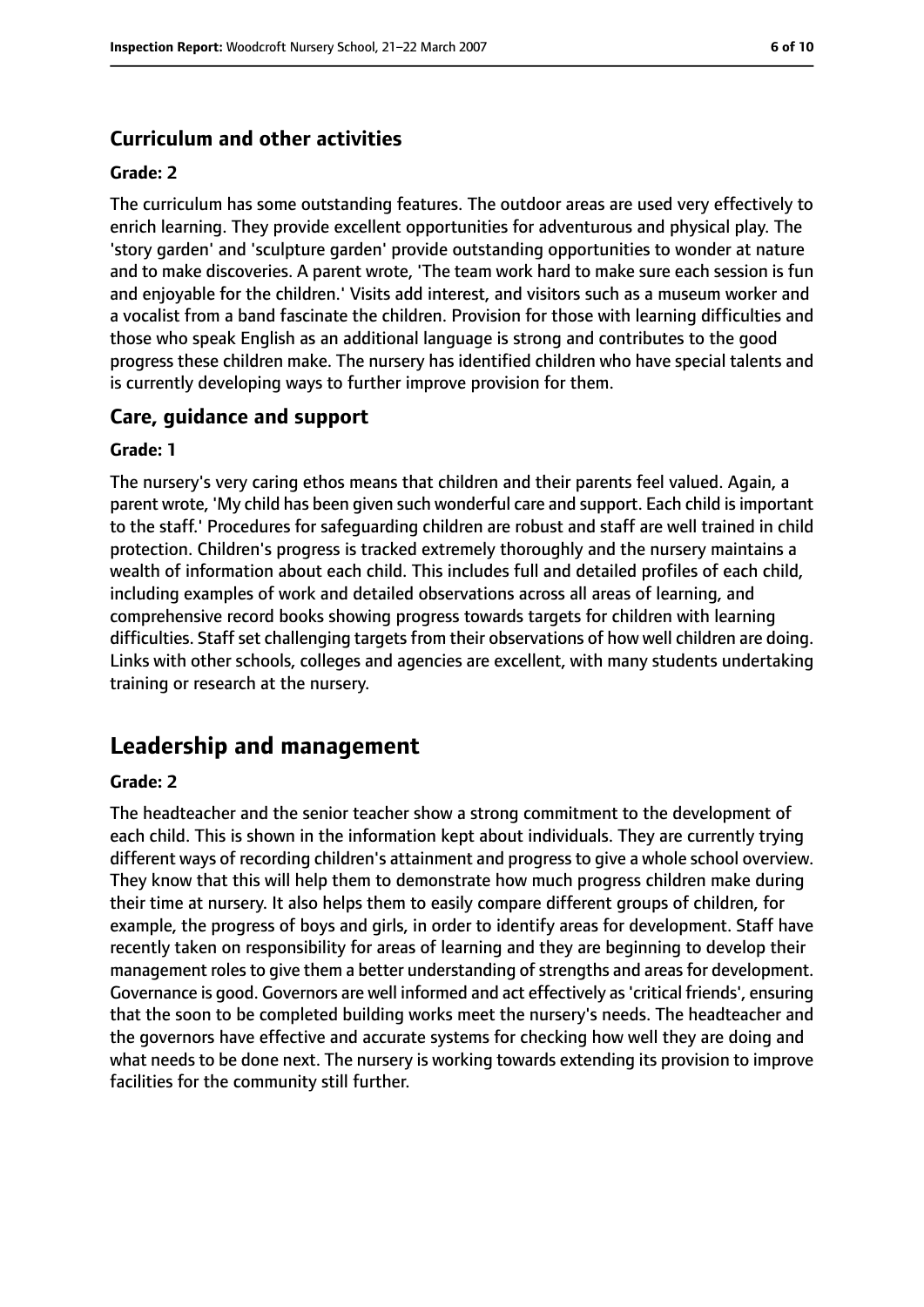**Any complaints about the inspection or the report should be made following the procedures set out in the guidance 'Complaints about school inspection', which is available from Ofsted's website: www.ofsted.gov.uk.**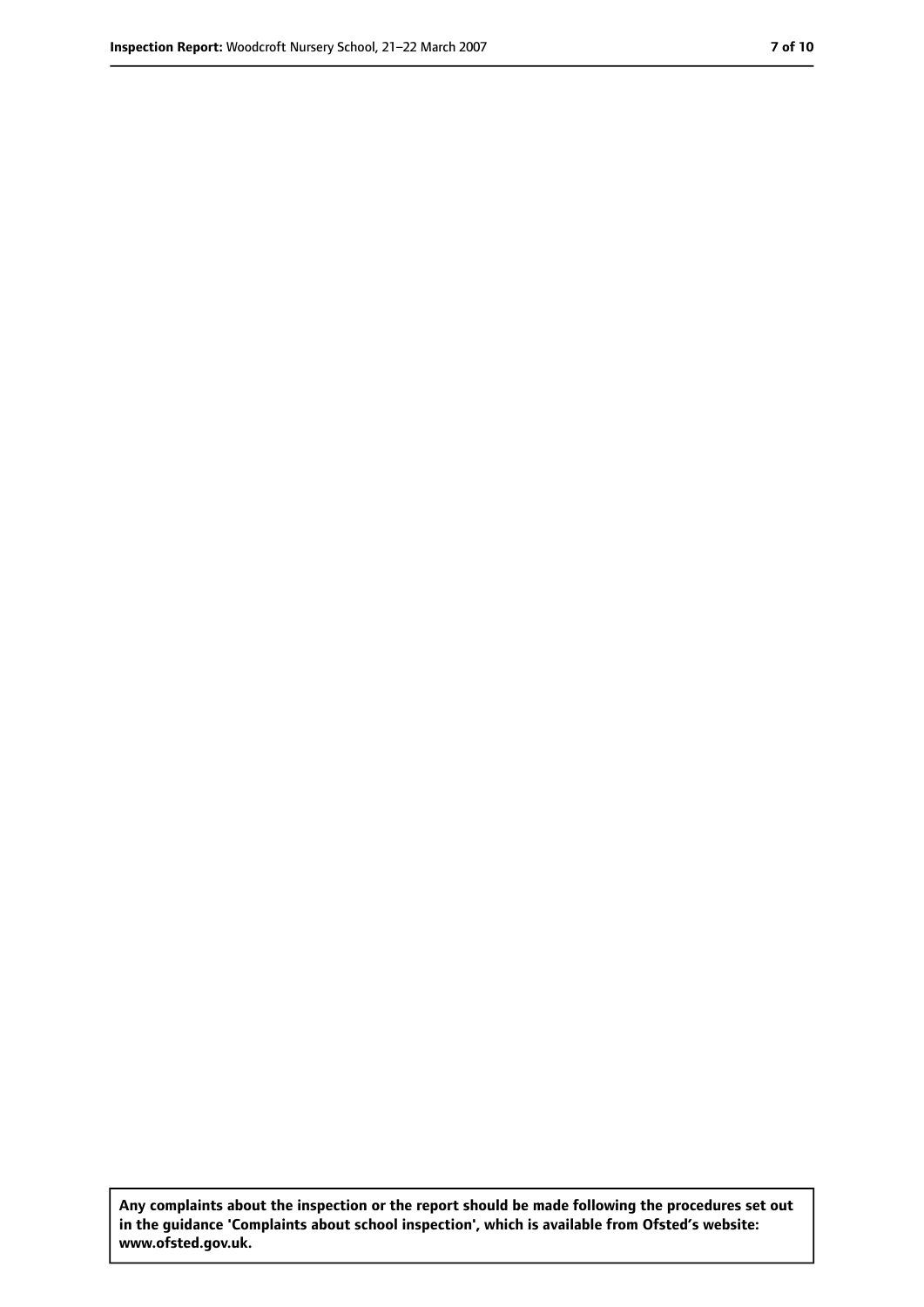#### **Annex A**

## **Inspection judgements**

| Key to judgements: grade 1 is outstanding, grade 2 good, grade 3 satisfactory, and grade 4 $\,$ | <b>School</b>  |
|-------------------------------------------------------------------------------------------------|----------------|
| inadequate                                                                                      | <b>Overall</b> |

### **Overall effectiveness**

| How effective, efficient and inclusive is the provision of education, integrated<br>care and any extended services in meeting the needs of learners? |     |
|------------------------------------------------------------------------------------------------------------------------------------------------------|-----|
| How well does the school work in partnership with others to promote learners'<br>well-being?                                                         |     |
| The quality and standards in the Foundation Stage                                                                                                    |     |
| The effectiveness of the school's self-evaluation                                                                                                    |     |
| The capacity to make any necessary improvements                                                                                                      |     |
| Effective steps have been taken to promote improvement since the last<br>inspection                                                                  | Yes |

#### **Achievement and standards**

| How well do learners achieve?                                                                               |  |
|-------------------------------------------------------------------------------------------------------------|--|
| The standards <sup>1</sup> reached by learners                                                              |  |
| How well learners make progress, taking account of any significant variations between<br>groups of learners |  |
| How well learners with learning difficulties and disabilities make progress                                 |  |

#### **Personal development and well-being**

| How good is the overall personal development and well-being of the<br>learners? |  |
|---------------------------------------------------------------------------------|--|
| The extent of learners' spiritual, moral, social and cultural development       |  |
| The behaviour of learners                                                       |  |
|                                                                                 |  |
| The attendance of learners                                                      |  |
| How well learners enjoy their education                                         |  |
| The extent to which learners adopt safe practices                               |  |
| The extent to which learners adopt healthy lifestyles                           |  |
| The extent to which learners make a positive contribution to the community      |  |
| How well learners develop workplace and other skills that will contribute to    |  |
| their future economic well-being                                                |  |

### **The quality of provision**

| How effective are teaching and learning in meeting the full range of the<br>learners' needs?          |  |
|-------------------------------------------------------------------------------------------------------|--|
| How well do the curriculum and other activities meet the range of needs<br>and interests of learners? |  |
| How well are learners cared for, quided and supported?                                                |  |

 $^1$  Grade 1 - Exceptionally and consistently high; Grade 2 - Generally above average with none significantly below average; Grade 3 - Broadly average to below average; Grade 4 - Exceptionally low.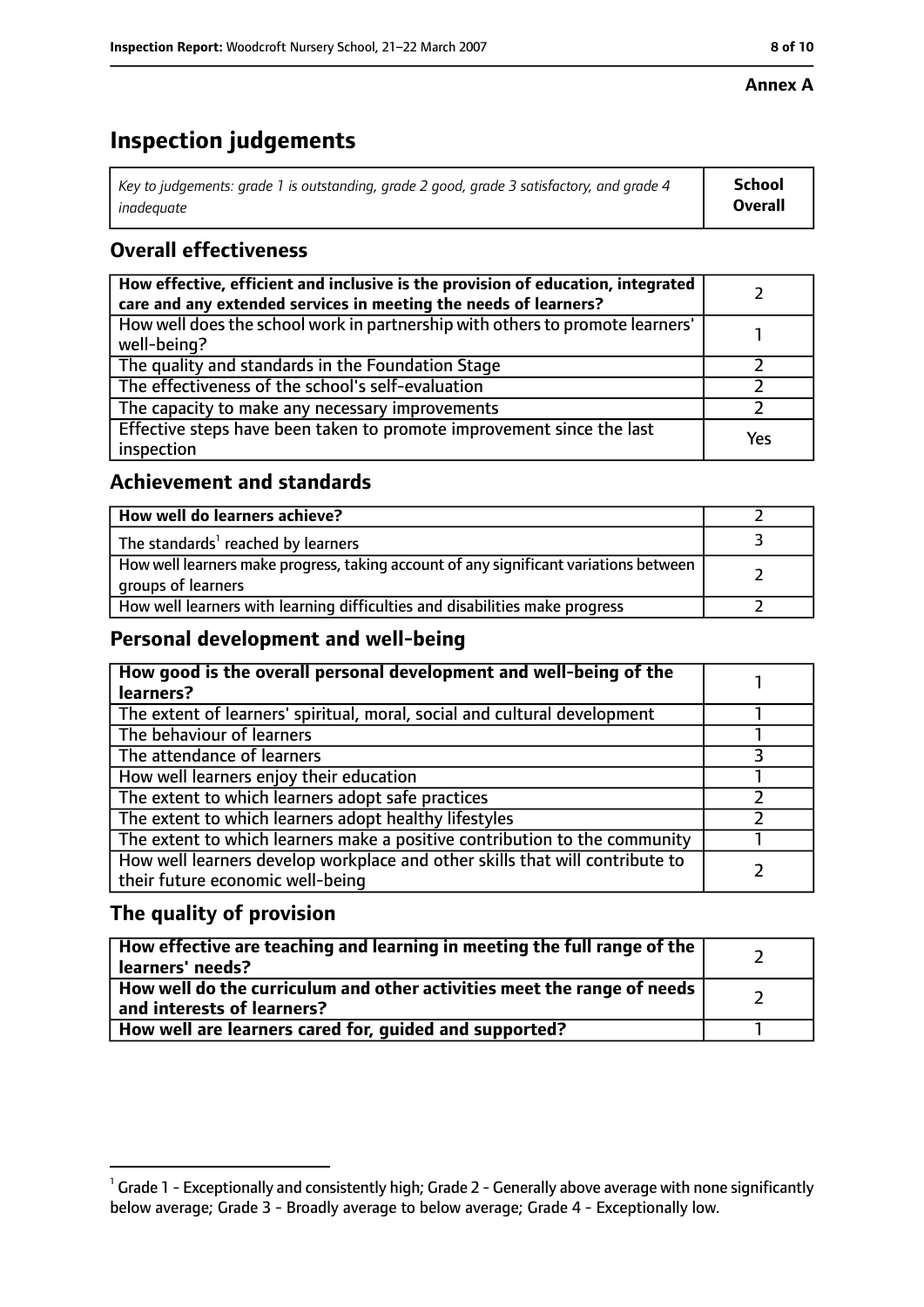## **Leadership and management**

| How effective are leadership and management in raising achievement<br>and supporting all learners?                                              |           |
|-------------------------------------------------------------------------------------------------------------------------------------------------|-----------|
| How effectively leaders and managers at all levels set clear direction leading<br>to improvement and promote high quality of care and education |           |
| How effectively performance is monitored, evaluated and improved to meet<br>challenging targets                                                 |           |
| How well equality of opportunity is promoted and discrimination tackled so<br>that all learners achieve as well as they can                     |           |
| How effectively and efficiently resources, including staff, are deployed to<br>achieve value for money                                          |           |
| The extent to which governors and other supervisory boards discharge their<br>responsibilities                                                  | 7         |
| Do procedures for safequarding learners meet current government<br>requirements?                                                                | Yes       |
| Does this school require special measures?                                                                                                      | <b>No</b> |
| Does this school require a notice to improve?                                                                                                   | No        |